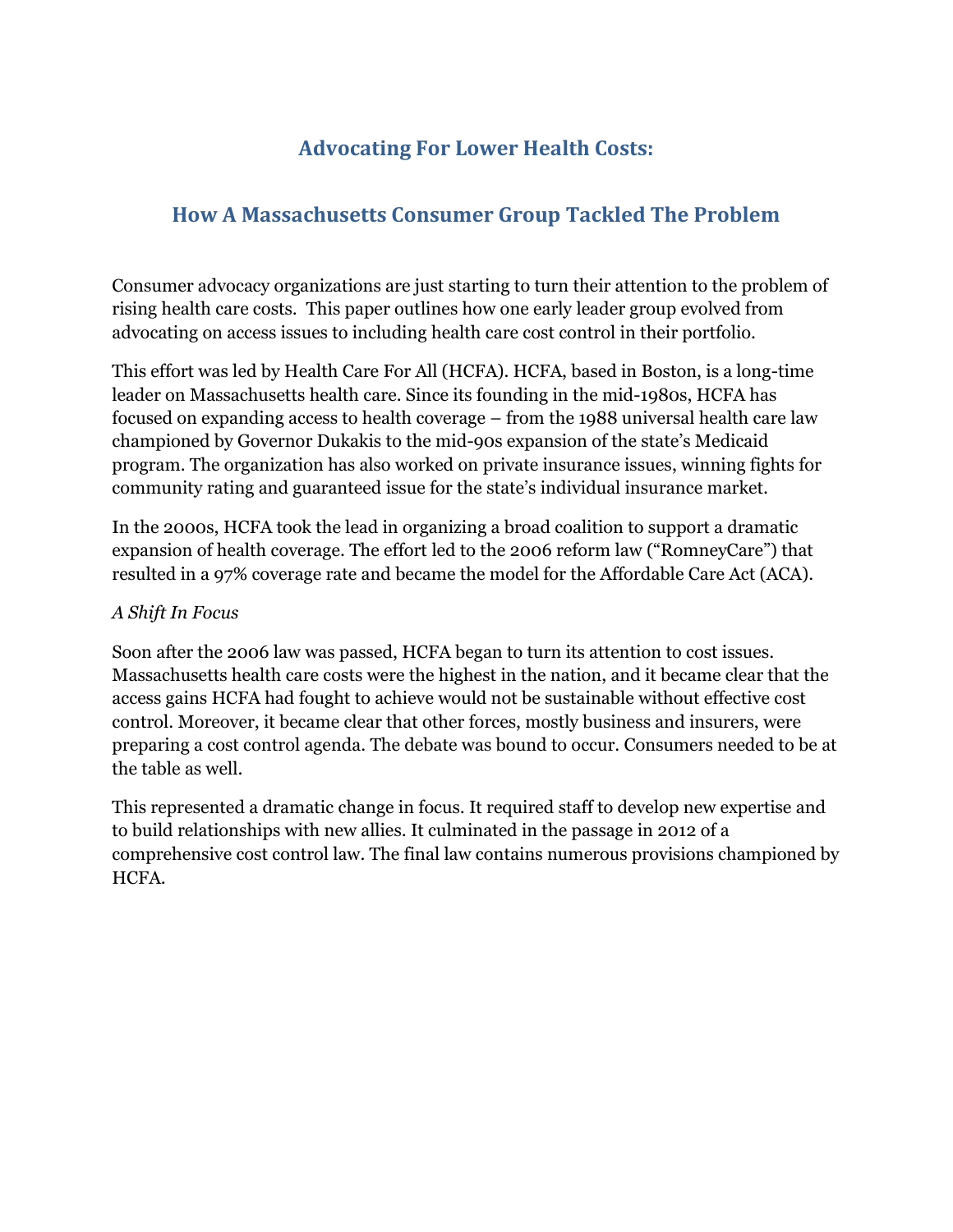Here's a chronological outline of major highlights of that work:

| 2007 | We help start the conversation: In 2007, HCFA consults with several                 |
|------|-------------------------------------------------------------------------------------|
|      | experts and develops a menu of cost control ideas, including many payment           |
|      | reform proposals. We widely distribute a guide and summary for a bill, titled       |
|      | <b>A Consumer-Driven Health Care Cost Control Agenda for</b>                        |
|      | <b>Massachusetts: 17 Legislative Proposals</b> . We have no illusions that          |
|      | our bill will move as is, but the various proposals spark discussion among          |
|      | key administration and legislative staffers.                                        |
| 2008 | <b>Early success:</b> The legislature passes cost control legislation that includes |
|      | several of our ideas, including restrictions on prescription drug marketing, a      |
|      |                                                                                     |
|      | Medicaid medical home pilot, and an annual cost trends hearing. The                 |
|      | legislature is unwilling to advance more sweeping proposals, but the law            |
|      | establishes a <b>Special Commission on Payment Reform</b> to make                   |
|      | recommendations for future steps.                                                   |
| 2009 | An outline emerges: The Special Commission analyzes dozens of possible              |
|      | ideas for reducing health care cost growth. HCFA hosts several stakeholder          |
|      | listening sessions for the commission, where our proposals are discussed.           |
|      | We also hold sessions for legislators on topics like patient confidence and         |
|      | preventable events. In 2009, the <b>commission recommends moving</b>                |
|      | towards risk-adjusted global payments through ACOs as the                           |
|      | preferred method of health care financing in Massachusetts.                         |
| 2009 | HCFA creates a new coalition: In 2009, HCFA launches the                            |
|      | <b>Campaign For Better Care (CBC)</b> to be the consumer voice in the               |
|      | upcoming payment reform debate. The coalition's early members include               |
|      | AARP, American Cancer Society and American Heart Association, the                   |
|      | Greater Boston Interfaith Organization, and mental health and disability            |
|      | rights organizations. After internal debate and education, the coalition            |
|      | endorses <b>10 Consumer Principles for Payment Reform</b> to guide                  |
|      | advocacy.                                                                           |
| 2011 | <b>Governor introduces bill, and coalition responds:</b> Governor Deval             |
|      | Patrick introduces a detailed delivery system and payment reform bill in            |
|      | early 2011. The CBC analyzes the bill based on our 10 principles. We publish        |
|      |                                                                                     |
|      | op-eds, testify at hearings, and speak before community groups, generally in        |
|      | support but with specific concerns. Our full response is conveyed to key            |
|      | legislative leaders in a detailed policy memo, along with a clear                   |
|      | <b>summary</b> of concrete legislative recommendations.                             |
| 2011 | <b>HCFA begins organizing:</b> HCFA hires two community organizers who              |
|      | conduct extensive outreach through meetings with other groups and our               |
|      | own sponsored events. To make our message clearer to the general public,            |
|      | we develop simpler messages, including a call for a <b>freeze on health</b>         |
|      | insurance premium increases (photos). Although we understand the                    |
|      | freeze campaign as simplistic, it plays a role in encouraging a stricter rate       |
|      | review process which dramatically reduces rate increases.                           |
| 2012 | CBC engages in legislative process: As the legislature begins                       |
|      | developing its own bills in 2012, CBC steps up its advocacy, meeting with           |
|      | legislators on the 10 consumer principles. We discover that a key legislative       |
|      | chairman attends a church where an organizational partner has been                  |
|      | organizing. We invite the chairman to an organized advocacy action                  |
|      |                                                                                     |